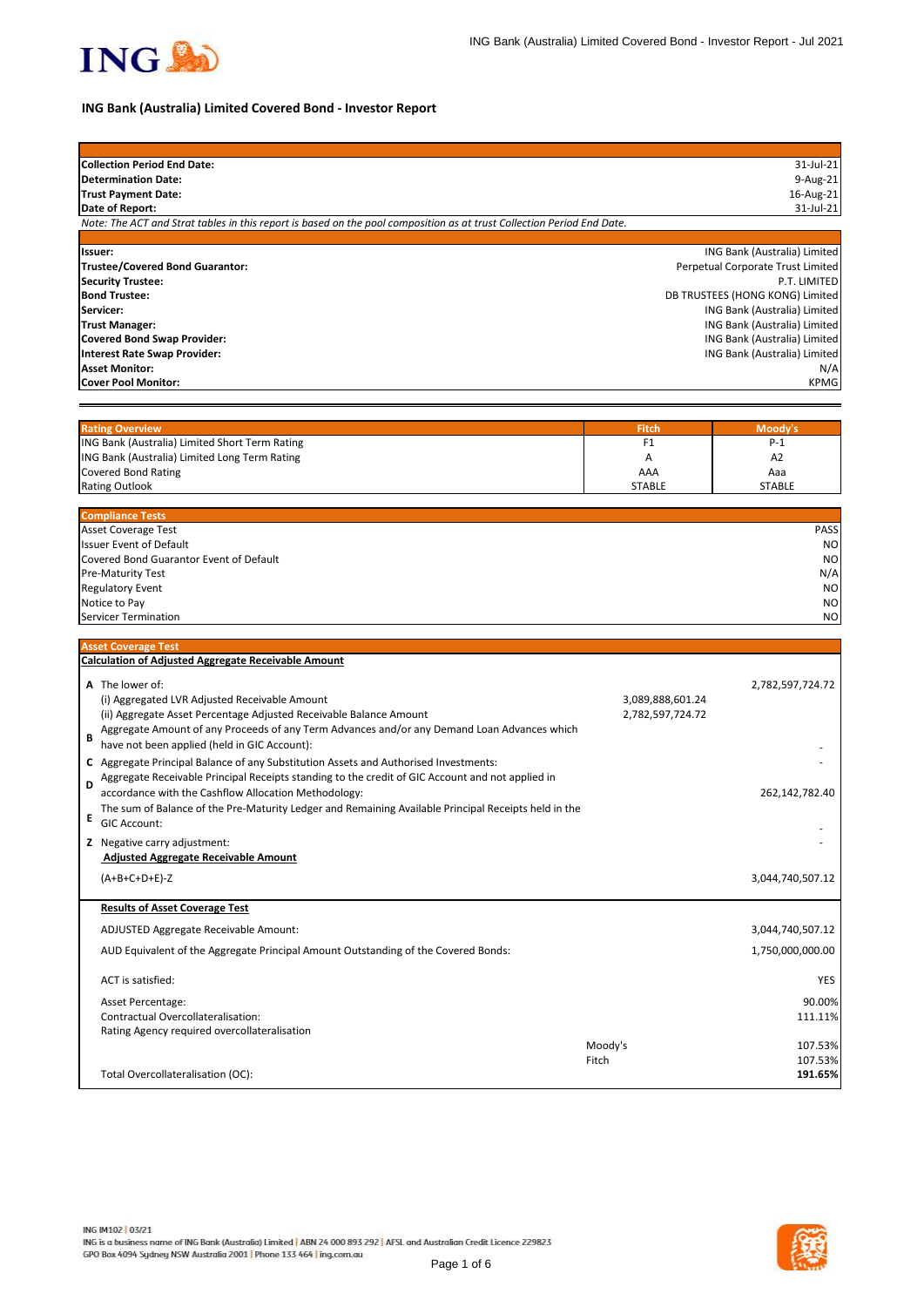

| <b>Bonds</b>                         | Series 1       | <b>Series 2</b> | Series 3       | <b>Series 4</b> |
|--------------------------------------|----------------|-----------------|----------------|-----------------|
| <b>Issue Date</b>                    | 30-Aug-18      | 30-Aug-18       | 20-Aug-19      | 20-Aug-19       |
| <b>Principal Balance</b>             | 400,000,000.00 | 600.000.000.00  | 250,000,000.00 | 500,000,000.00  |
| <b>AUD Equivalent</b>                | 400,000,000.00 | 600.000.000.00  | 250,000,000.00 | 500,000,000.00  |
| <b>Currency</b>                      | <b>AUD</b>     | <b>AUD</b>      | <b>AUD</b>     | <b>AUD</b>      |
| <b>Exchange Rate</b>                 | N/A            | N/A             | N/A            | N/A             |
| <b>Coupon Frequency</b>              | Quarterly      | Semi-Annual     | Quarterly      | Semi-Annual     |
| <b>Coupon Rate</b>                   | 3M BBSW+ 0.58% | 3.00%           | 3M BBSW+ 0.67% | 1.45%           |
| Listing                              | N/A            | N/A             | N/A            | N/A             |
| <b>ISIN</b>                          | AU3FN0044160   | AU3CB0255776    | AU3FN0049524   | AU3CB0265718    |
| Note type                            | VARIABLE       | <b>FIXED</b>    | VARIABLE       | <b>FIXED</b>    |
| <b>Maturity Date</b>                 | $7-Sep-21$     | 7-Sep-23        | 20-Aug-24      | 20-Aug-24       |
| <b>Extended Due for Payment Date</b> | 7-Sep-22       | 7-Sep-24        | 20-Aug-25      | 20-Aug-25       |

| <b>Funding Summary</b>    |                  |
|---------------------------|------------------|
|                           | Nominal Value    |
| Intercompany Note:        | 1,750,000,000.00 |
| Senior Demand Note:       | 1,611,124,617.12 |
| Subordinated Demand Note: |                  |
| <b>Total Funding:</b>     | 3,361,124,617.12 |

| <b>Pool Summary Details</b> |  |
|-----------------------------|--|
|                             |  |

| Table 1: Summary of Characteristics of the Pool |                  |
|-------------------------------------------------|------------------|
| Total Current Loan Balance (\$)                 | 3,091,775,244.02 |
| Number of Loans                                 | 10,549           |
| Average Loan Size (\$)                          | 293,087.05       |
| Maximum Current Loan Balance (\$)               | 1,585,203.85     |
| Total Security Value (\$)                       | 7,240,620,361.00 |
| Average Security Value (\$)                     | 686,379.79       |
| Weighted Average Current LVR                    | 54.13%           |
| Maximum Current LVR                             | 93.09%           |
| Weighted Average Indexed LVR                    | 48.91%           |
| Weighted Average Original Term (months)         | 344.77           |
| Weighted Average Seasoning (months)             | 51.57            |
| Weighted Average Remaining Term (months)        | 293.19           |
| Maximum Remaining Term (months)                 | 360.00           |
| <b>Investment Loans</b>                         | 10.10%           |
| <b>Owner Occupied Loans</b>                     | 89.90%           |
| <b>Fixed Rate Loans</b>                         | 5.37%            |
| <b>Interest Only Loans</b>                      | 4.57%            |
| Weighted Average Borrower Interest Rate         | 3.03%            |
| <b>Full Documentation Loans</b>                 | 100.00%          |
| Loans >30 days in arrears                       | 0.09%            |
|                                                 |                  |
| Prepayment history (CPR)                        | 31.10%           |
| Prepayment history (SMM)                        | 3.06%            |

## **Table 2 : Outstanding Balance LVR Distribution**

| <b>Current LVR</b> | <b>Current Balance</b> | <b>Current Balance %</b> | <b>Number</b> | Number % |
|--------------------|------------------------|--------------------------|---------------|----------|
| $<=40%$            | 715,887,628.71         | 23.15%                   | 4,098         | 38.85%   |
| $>40\%$ & <=45%    | 223,395,825.16         | 7.23%                    | 770           | 7.30%    |
| >45% & <=50%       | 257,525,015.42         | 8.33%                    | 816           | 7.74%    |
| >50% & <=55%       | 280,464,984.43         | 9.07%                    | 844           | 8.00%    |
| >55% & <=60%       | 318,239,275.20         | 10.29%                   | 886           | 8.40%    |
| $>60\%$ & <=65%    | 305,390,732.26         | 9.88%                    | 809           | 7.67%    |
| $>65\%$ & <=70%    | 278,061,676.68         | 8.99%                    | 687           | 6.51%    |
| >70% & <=75%       | 303,715,369.22         | 9.82%                    | 701           | 6.65%    |
| >75% & <=80%       | 282,431,359.45         | 9.13%                    | 638           | 6.05%    |
| >80% & <=85%       | 66,670,790.01          | 2.16%                    | 160           | 1.52%    |
| $>85\%$ & <=90%    | 45,978,501.15          | 1.49%                    | 107           | 1.01%    |
| >90% & <=95%       | 14,014,086.33          | 0.45%                    | 33            | 0.31%    |
| >95% & <=100%      | ٠                      | 0.00%                    |               | 0.00%    |
| >100%              | ۰                      | 0.00%                    |               | 0.00%    |
| <b>Total</b>       | 3,091,775,244.02       | 100.00%                  | 10,549        | 100.00%  |

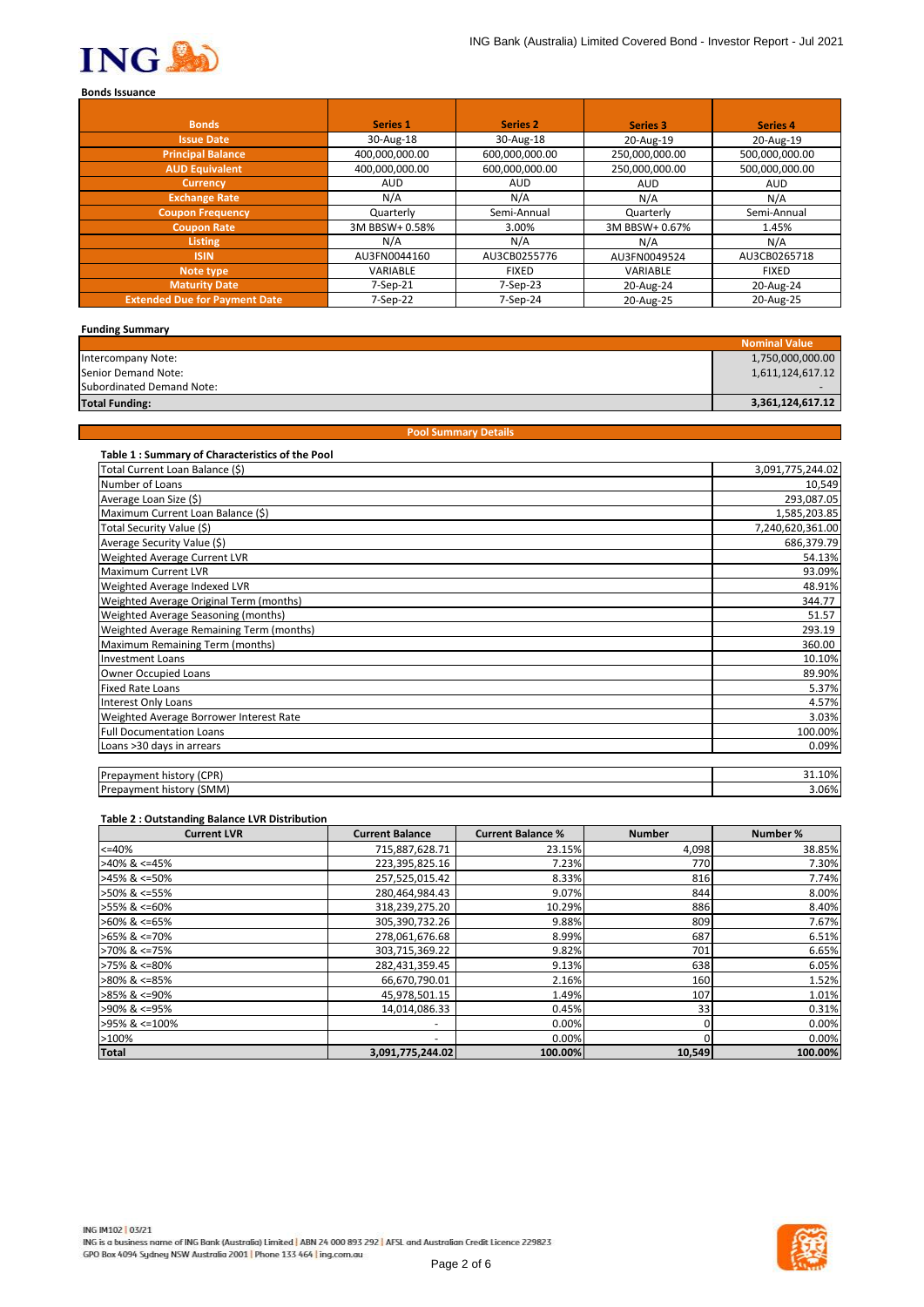

# **Table 3 : Outstanding Indexed Balance LVR Distribution**

| <b>Indexed Current LVR</b> | <b>Current Balance</b> | <b>Current Balance %</b> | <b>Number</b> | Number % |
|----------------------------|------------------------|--------------------------|---------------|----------|
| $<=40%$                    | 956,601,259.74         | 30.94%                   | 5,014         | 47.53%   |
| >40% & <=45%               | 264,257,437.42         | 8.55%                    | 840           | 7.96%    |
| >45% & <=50%               | 323,518,088.12         | 10.46%                   | 915           | 8.67%    |
| >50% & <=55%               | 309,142,804.15         | 10.00%                   | 842           | 7.98%    |
| >55% & <=60%               | 294,524,324.85         | 9.53%                    | 747           | 7.08%    |
| $>60\%$ & <=65%            | 267,840,757.50         | 8.66%                    | 649           | 6.15%    |
| >65% & <=70%               | 309,981,344.76         | 10.03%                   | 718           | 6.81%    |
| >70% & <=75%               | 251,317,852.89         | 8.13%                    | 553           | 5.24%    |
| >75% & <=80%               | 67,488,267.38          | 2.18%                    | 162           | 1.54%    |
| >80% & <=85%               | 36,060,444.19          | 1.17%                    | 81            | 0.77%    |
| >85% & <=90%               | 9,493,983.21           | 0.31%                    | 25            | 0.24%    |
| >90% & <=95%               | 1,548,679.81           | 0.05%                    |               | 0.03%    |
| >95% & <=100%              | ٠                      | $0.00\%$                 |               | 0.00%    |
| >100%                      | ٠                      | $0.00\%$                 |               | 0.00%    |
| <b>Total</b>               | 3,091,775,244.02       | 100.00%                  | 10,549        | 100.00%  |

## **Table 4 : Outstanding Balance Distribution**

| <b>Distribution</b> | <b>Current Balance</b> | <b>Current Balance %</b> | <b>Number</b> | Number % |
|---------------------|------------------------|--------------------------|---------------|----------|
| $0 - 50,000$        | 12,032,013.05          | 0.39%                    | 629           | 5.96%    |
| 50,001 - 100,000    | 55,541,695.11          | 1.80%                    | 724           | 6.86%    |
| 100,001 - 200,000   | 329,448,534.16         | 10.66%                   | 2,136         | 20.25%   |
| 200,001 - 300,000   | 630,887,647.64         | 20.41%                   | 2,539         | 24.07%   |
| 300,001 - 400,000   | 660,110,559.24         | 21.35%                   | 1,906         | 18.07%   |
| 400,001 - 500,000   | 593,436,938.51         | 19.19%                   | 1,335         | 12.66%   |
| 500,001 - 600,000   | 352,867,166.00         | 11.41%                   | 647           | 6.13%    |
| 600,001 - 700,000   | 210,941,858.14         | 6.82%                    | 327           | 3.10%    |
| 700,001 - 800,000   | 124,897,632.48         | 4.04%                    | 168           | 1.59%    |
| 800,001 - 900,000   | 81,777,661.23          | 2.65%                    | 97            | 0.92%    |
| 900,001 - 1,000,000 | 34,666,486.93          | 1.12%                    | 37            | 0.35%    |
| >1,000,000          | 5,167,051.53           | 0.17%                    |               | 0.04%    |
| <b>Total</b>        | 3,091,775,244.02       | 100.00%                  | 10,549        | 100.00%  |

#### **Table 5 : Mortgage Insurance**

| Mortgage Insurer | <b>Current Balance</b> | <b>Current Balance %</b> | <b>Number</b> | Number % |
|------------------|------------------------|--------------------------|---------------|----------|
| QBE              | 16.239.592.43          | 0.53%                    | 105           | 1.00%    |
| <b>GENWORTH</b>  | 213.907.890.63         | 6.92%                    | 825           | 7.82%    |
| Uninsured        | 2.861.627.760.96       | 92.56%                   | 9.619         | 91.18%   |
| <b>Total</b>     | 3,091,775,244.02       | 100.00%                  | 10,549        | 100.00%  |

## **Table 6 : Geographic Distribution**

| <b>State</b> | <b>Current Balance</b> | <b>Current Balance %</b> | <b>Number</b> | Number % |
|--------------|------------------------|--------------------------|---------------|----------|
| <b>NSW</b>   | 1,136,013,081.18       | 36.74%                   | 3,420         | 32.42%   |
| <b>ACT</b>   | 122,519,183.29         | 3.96%                    | 413           | 3.92%    |
| <b>VIC</b>   | 1,018,305,835.31       | 32.94%                   | 3,390         | 32.14%   |
| QLD          | 365,680,979.00         | 11.83%                   | 1,436         | 13.61%   |
| <b>WA</b>    | 226,073,052.28         | 7.31%                    | 896           | 8.49%    |
| <b>SA</b>    | 169, 102, 397.08       | 5.47%                    | 758           | 7.19%    |
| NT           | 11,751,273.84          | 0.38%                    | 45            | 0.43%    |
| <b>TAS</b>   | 42.329.442.04          | 1.37%                    | 191           | 1.81%    |
| <b>Total</b> | 3,091,775,244.02       | 100.00%                  | 10,549        | 100.00%  |

#### **Table 7 : Profile By Interest Rate Type**

| <b>Interest Type</b> | <b>Current Balance</b> | <b>Current Balance %</b> | <b>Number</b> | Number % |
|----------------------|------------------------|--------------------------|---------------|----------|
| Variable Rate        | 2.925.688.450.78       | 94.63%                   | 9.918         | 94.02%   |
| <b>Fixed Rate</b>    | 166.086.793.24         | 5.37%                    | 631           | 5.98%    |
| Total                | 3.091.775.244.02       | 100.00%                  | 10.549        | 100.00%  |

#### **Table 8: Balance in Arrears**

| <b>Balance in Arrears</b>             | <b>Current Balance</b> | <b>Current Balance %</b> | <b>Number</b> | Number % |
|---------------------------------------|------------------------|--------------------------|---------------|----------|
| Balance Current (<= 30 days)          | 3,088,954,079.07       | 99.91%                   | 10.540        | 99.91%   |
| Balance in Arrears > 30 to <= 60 days | 2,821,164.95           | 0.09%                    |               | 0.09%    |
| Balance in Arrears > 60 to <= 90 days | -                      | $0.00\%$                 |               | 0.00%    |
| Balance in Arrears > 90 days          |                        | 0.00%                    |               | 0.00%    |
| <b>Total</b>                          | 3,091,775,244.02       | 100.00%                  | 10,549        | 100.00%  |



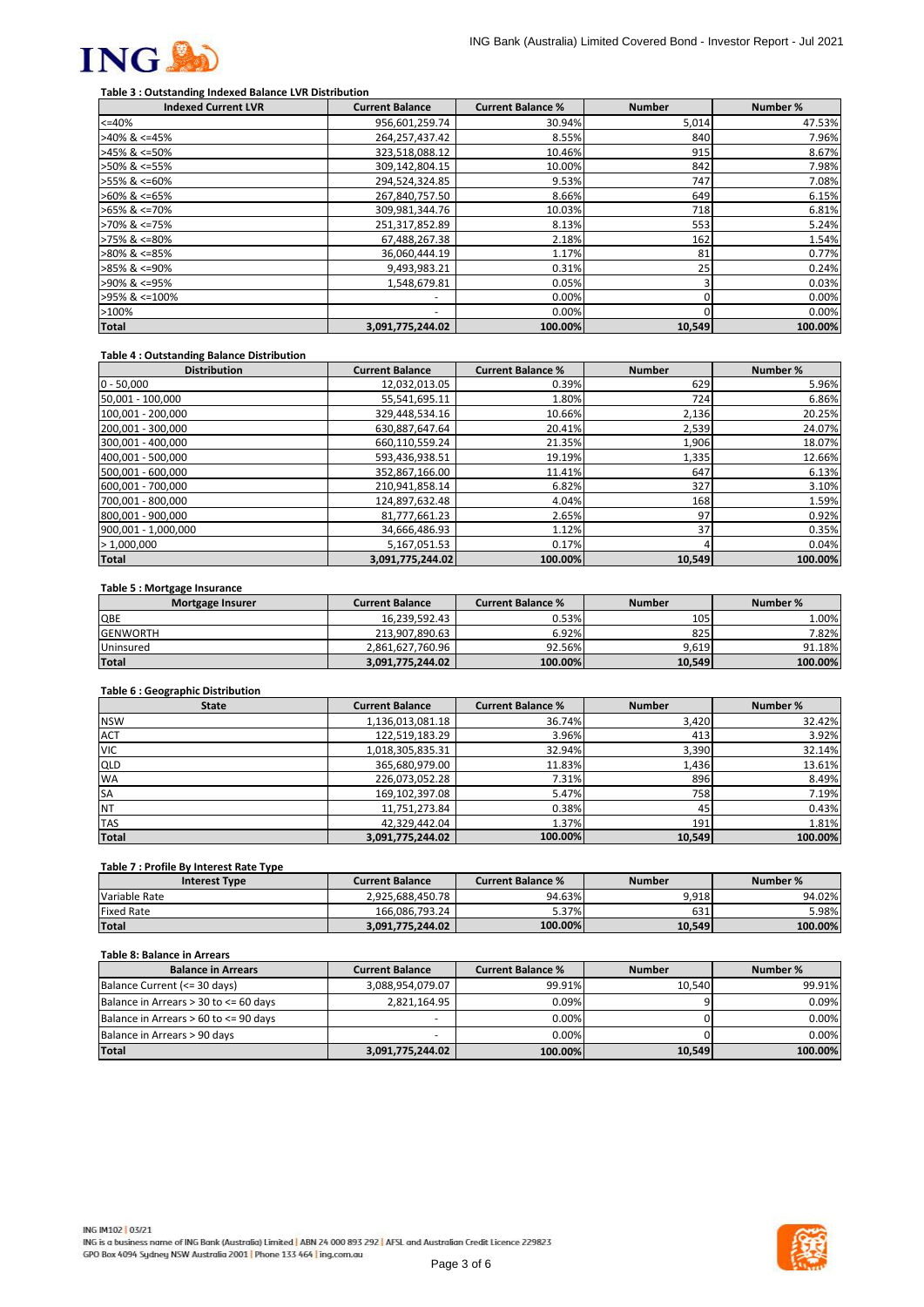

## **Table 9: Mortgage pool by mortgage loan interest rate**

| <b>Interest Rate</b>                 | <b>Current Balance</b>   | <b>Current Balance (%)</b> | <b>Number</b> | Number % |
|--------------------------------------|--------------------------|----------------------------|---------------|----------|
| up to and including 3.00%            | 1,781,634,929.20         | 57.62%                     | 5,198         | 49.27%   |
| > 3.00% up to and including 3.25%    | 654,368,402.71           | 21.16%                     | 2,366         | 22.43%   |
| > 3.25% up to and including 3.50%    | 266,372,686.87           | 8.62%                      | 1,139         | 10.80%   |
| > 3.50% up to and including 3.75%    | 156,509,862.01           | 5.06%                      | 583           | 5.53%    |
| > 3.75% up to and including 4.00%    | 83,441,240.96            | 2.70%                      | 371           | 3.52%    |
| > 4.00% up to and including 4.25%    | 103,906,503.36           | 3.36%                      | 671           | 6.36%    |
| > 4.25% up to and including 4.50%    | 33,936,529.98            | 1.10%                      | 158           | 1.50%    |
| > 4.50% up to and including 4.75%    | 4,072,222.28             | 0.13%                      | 20            | 0.19%    |
| > 4.75% up to and including 5.00%    | 7,532,866.65             | 0.24%                      | 43            | 0.41%    |
| > 5.00% up to and including 5.25%    | ۰                        | 0.00%                      | 0             | 0.00%    |
| > 5.25% up to and including 5.50%    | $\overline{\phantom{a}}$ | 0.00%                      | 0             | 0.00%    |
| > 5.50% up to and including 5.75%    | $\overline{\phantom{a}}$ | 0.00%                      | 0             | 0.00%    |
| > 5.75% up to and including 6.00%    | $\overline{\phantom{a}}$ | 0.00%                      | 0             | 0.00%    |
| $> 6.00\%$ up to and including 6.25% | $\overline{\phantom{a}}$ | 0.00%                      |               | 0.00%    |
| > 6.25% up to and including 6.50%    | ٠                        | 0.00%                      |               | 0.00%    |
| > 6.50% up to and including 6.75%    | $\overline{\phantom{a}}$ | 0.00%                      | 0             | 0.00%    |
| > 6.75% up to and including 7.00%    | ٠                        | 0.00%                      |               | 0.00%    |
| > 7.00% up to and including 7.25%    | $\overline{\phantom{a}}$ | 0.00%                      | ŋ             | 0.00%    |
| > 7.25% up to and including 7.50%    | -                        | 0.00%                      |               | 0.00%    |
| > 7.50% up to and including 7.75%    | $\overline{\phantom{a}}$ | 0.00%                      |               | 0.00%    |
| > 7.75% up to and including 8.00%    | ۰                        | 0.00%                      | 0             | 0.00%    |
| > 8.00% up to and including 8.25%    | $\overline{\phantom{a}}$ | 0.00%                      |               | 0.00%    |
| > 8.25% up to and including 8.50%    | ٠                        | 0.00%                      | 0             | 0.00%    |
| $> 8.50\%$                           |                          | 0.00%                      | ŋ             | 0.00%    |
| <b>Total</b>                         | 3,091,775,244.02         | 100.00%                    | 10,549        | 100.00%  |

#### **Table 10: Mortgage pool by Payment Type**

| <b>Payment Type</b> | Current Balance  | <b>Current Balance (%)</b> | <b>Number</b> | Number % |
|---------------------|------------------|----------------------------|---------------|----------|
| P&                  | 2.950.428.570.33 | 95.43%                     | 10.175        | 96.45%   |
| Interest Only       | 141.346.673.69   | 4.57%                      | 374           | 3.55%    |
| <b>Total</b>        | 3.091.775.244.02 | 100.00%                    | 10,549        | 100.00%  |

#### **Table 11: Mortgage Pool by Documentation Type**

| <b>Documentation Type</b> | <b>Current Balance</b> | <b>Current Balance (%)</b> | <b>Number</b> | Number % |
|---------------------------|------------------------|----------------------------|---------------|----------|
| <b>Full Doc Loans</b>     | 3.091.775.244.02       | 100.00%                    | 10.549        | 100.00%  |
| Low Doc Loans             |                        | 0.00%                      |               | $0.00\%$ |
| No Doc Loans              |                        | 0.00%                      |               | 0.00%    |
| <b>Total</b>              | 3,091,775,244.02       | 100.00%                    | 10,549        | 100.00%  |

## **Table 12: Mortgage Pool by Remaining Interest Only Period**

| <b>Remaining Interest Only Period</b>        | <b>Current Balance</b>   | <b>Current Balance (%)</b> | <b>Number</b>   | Number % |
|----------------------------------------------|--------------------------|----------------------------|-----------------|----------|
| <b>Amortising Loans</b>                      | 2,950,428,570.33         | 95.43%                     | 10,175          | 96.45%   |
| IO loans: $> 0$ up to and including 1 years  | 99,673,571.31            | 3.22%                      | 260             | 2.46%    |
| IO loans $:$ > 1 up to and including 2 years | 28,830,037.53            | 0.93%                      | 76              | 0.72%    |
| IO loans $:$ > 2 up to and including 3 years | 7,440,255.80             | 0.24%                      | 22              | 0.21%    |
| IO loans: $>$ 3 up to and including 4 years  | 5,169,101.92             | 0.17%                      | 15 <sub>1</sub> | 0.14%    |
| IO loans: $> 4$ up to and including 5 years  | 233,707.13               | 0.01%                      |                 | 0.01%    |
| IO loans: $>$ 5 up to and including 6 years  | ٠                        | $0.00\%$                   |                 | 0.00%    |
| IO loans $:$ > 6 up to and including 7 years | ۰                        | 0.00%                      |                 | 0.00%    |
| IO loans $:$ > 7 up to and including 8 years |                          | $0.00\%$                   |                 | 0.00%    |
| IO loans $:$ > 8 up to and including 9 years | ۰                        | $0.00\%$                   |                 | 0.00%    |
| IO loans : > 9 up to and including 10 years  | $\overline{\phantom{a}}$ | $0.00\%$                   |                 | 0.00%    |
| IO loans : > 10 years                        | $\overline{\phantom{a}}$ | $0.00\%$                   |                 | 0.00%    |
| <b>Total</b>                                 | 3,091,775,244.02         | 100.00%                    | 10,549          | 100.00%  |

#### **Table 13: Mortgage Pool by Occupancy Status**

| <b>Occupancy Status</b> | <b>Current Balance</b> | <b>Current Balance (%)</b> | <b>Number</b> | Number % |
|-------------------------|------------------------|----------------------------|---------------|----------|
| Owner Occupied          | 2.779.588.036.35       | 89.90%                     | 9.391         | 89.02%   |
| Investment              | 312.187.207.67         | 10.10%                     | 1.158         | 10.98%   |
| <b>Total</b>            | 3.091.775.244.02       | 100.00%                    | 10.549        | 100.00%  |

#### **Table 14: Mortgage Pool by Loan Purpose**

| <b>Loan Purpose</b>                  | <b>Current Balance</b> | <b>Current Balance (%)</b> | <b>Number</b> | Number % |
|--------------------------------------|------------------------|----------------------------|---------------|----------|
| Purchase Home (Owner Occupied)       | 1,344,280,842.55       | 43.48%                     | 4.409         | 41.80%   |
| Purchased Investment Property        | 157,803,379.29         | 5.10%                      | 597           | 5.66%    |
| Refinance Home Loan (Owner Occupied) | 1,435,307,193.80       | 46.42%                     | 4,982         | 47.23%   |
| Refinance Investment Property        | 154,383,828.38         | 4.99%                      | 561           | 5.32%    |
| Other                                |                        | $0.00\%$                   |               | 0.00%    |
| <b>Total</b>                         | 3,091,775,244.02       | 100.00%                    | 10,549        | 100.00%  |

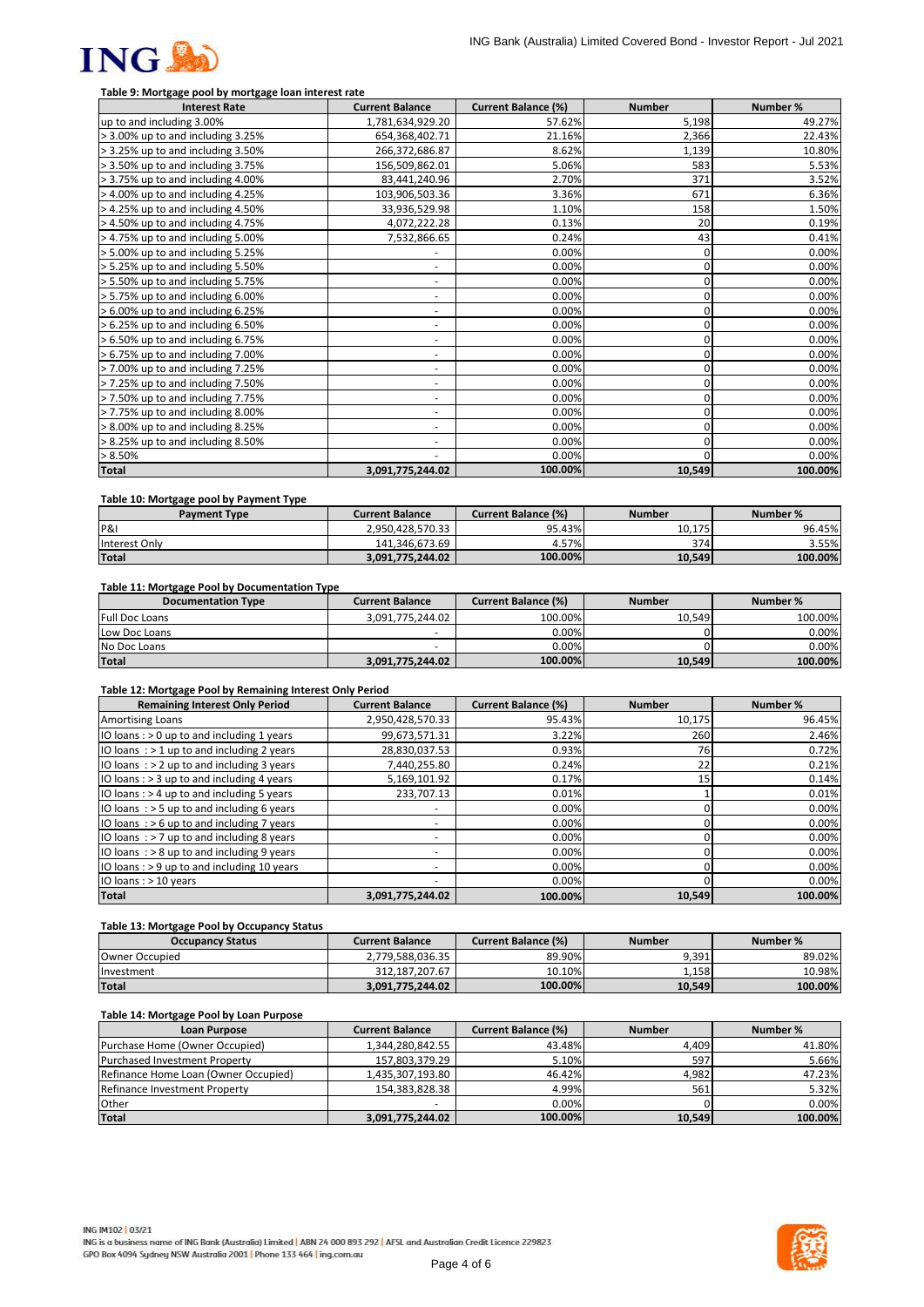

# **Table 15: Mortgage Pool by Loan Seasoning**

| <b>Loan Seasoning</b>                | <b>Current Balance</b> | <b>Current Balance (%)</b> | <b>Number</b> | Number % |
|--------------------------------------|------------------------|----------------------------|---------------|----------|
| up to and including 3 months         | 325,810.75             | 0.01%                      |               | 0.01%    |
| > 3 up to and including 6 months     |                        | 0.00%                      |               | 0.00%    |
| > 6 up to and including 9 months     | 615,294.62             | 0.02%                      |               | 0.01%    |
| > 9 up to and including 12 months    | 59,269,573.06          | 1.92%                      | 158           | 1.50%    |
| > 12 up to and including 15 months   | 191,765,040.91         | 6.20%                      | 476           | 4.51%    |
| > 15 up to and including 18 months   | 151,151,706.08         | 4.89%                      | 376           | 3.56%    |
| > 18 up to and including 21 months   | 173,548,564.65         | 5.61%                      | 460           | 4.36%    |
| > 21 up to and including 24 months   | 146,447,551.46         | 4.74%                      | 420           | 3.98%    |
| > 24 up to and including 27 months   | 46,579,231.95          | 1.51%                      | 132           | 1.25%    |
| > 27 up to and including 30 months   | 38,171,858.04          | 1.23%                      | 121           | 1.15%    |
| > 30 up to and including 33 months   | 194,879,115.32         | 6.30%                      | 583           | 5.53%    |
| > 33 up to and including 36 months   | 154,920,370.97         | 5.01%                      | 502           | 4.76%    |
| > 36 up to and including 48 months   | 533,012,535.09         | 17.24%                     | 1,576         | 14.94%   |
| >48 up to and including 60 months    | 614,399,335.07         | 19.87%                     | 2,155         | 20.43%   |
| > 60 up to and including 72 months   | 355,896,173.28         | 11.51%                     | 1,362         | 12.91%   |
| > 72 up to and including 84 months   | 98,412,703.03          | 3.18%                      | 397           | 3.76%    |
| > 84 up to and including 96 months   | 76,159,676.95          | 2.46%                      | 303           | 2.87%    |
| >96 up to and including 108 months   | 29,821,421.22          | 0.96%                      | 121           | 1.15%    |
| > 108 up to and including 120 months | 29,838,158.77          | 0.97%                      | 148           | 1.40%    |
| > 120 months                         | 196,561,122.80         | 6.36%                      | 1,257         | 11.92%   |
| <b>Total</b>                         | 3,091,775,244.02       | 100.00%                    | 10,549        | 100.00%  |

### **Table 16: Mortgage Pool by remaining tenor**

| <b>Remaining tenor</b>          | <b>Current Balance</b> | <b>Current Balance (%)</b> | <b>Number</b> | Number % |
|---------------------------------|------------------------|----------------------------|---------------|----------|
| up to and including 1 yrs       | 5,673.90               | 0.00%                      |               | 0.01%    |
| > 1 up to and including 2 yrs   | 100,515.70             | 0.00%                      |               | 0.03%    |
| > 2 up to and including 3 yrs   | 323,285.84             | 0.01%                      |               | 0.06%    |
| > 3 up to and including 4 yrs   | 203,145.28             | 0.01%                      |               | 0.04%    |
| > 4 up to and including 5 yrs   | 890,804.10             | 0.03%                      | 11            | 0.10%    |
| > 5 up to and including 6 yrs   | 3,055,985.78           | 0.10%                      | 22            | 0.21%    |
| > 6 up to and including 7 yrs   | 4,112,628.94           | 0.13%                      | 35            | 0.33%    |
| > 7 up to and including 8 yrs   | 3,410,446.70           | 0.11%                      | 25            | 0.24%    |
| > 8 up to and including 9 yrs   | 6,623,461.14           | 0.21%                      | 42            | 0.40%    |
| > 9 up to and including 10 yrs  | 8,693,762.67           | 0.28%                      | 71            | 0.67%    |
| > 10 up to and including 15 yrs | 137,043,341.15         | 4.43%                      | 846           | 8.02%    |
| > 15 up to and including 20 yrs | 322,128,349.49         | 10.42%                     | 1,562         | 14.81%   |
| > 20 up to and including 25 yrs | 1,036,073,662.91       | 33.51%                     | 3,666         | 34.75%   |
| > 25 up to and including 30 yrs | 1,569,110,180.42       | 50.75%                     | 4,255         | 40.34%   |
| $> 30$ yrs                      |                        | 0.00%                      |               | 0.00%    |
| <b>Total</b>                    | 3,091,775,244.02       | 100.00%                    | 10,549        | 100.00%  |

## **Table 17: Mortgage Pool by Payment Frequency**

| <b>Payment Frequency</b> | <b>Current Balance</b> | <b>Current Balance (%)</b> | <b>Number</b> | Number % |
|--------------------------|------------------------|----------------------------|---------------|----------|
| Weekly                   |                        | 0.00%                      |               | 0.00%    |
| Fortnightly              | 1,792,387,358.39       | 57.97%                     | 6.648         | 63.02%   |
| Monthly                  | 1,299,387,885.63       | 42.03%                     | 3.901         | 36.98%   |
| <b>Other</b>             |                        | 0.00%                      |               | 0.00%    |
| <b>Total</b>             | 3,091,775,244.02       | 100.00%                    | 10,549        | 100.00%  |